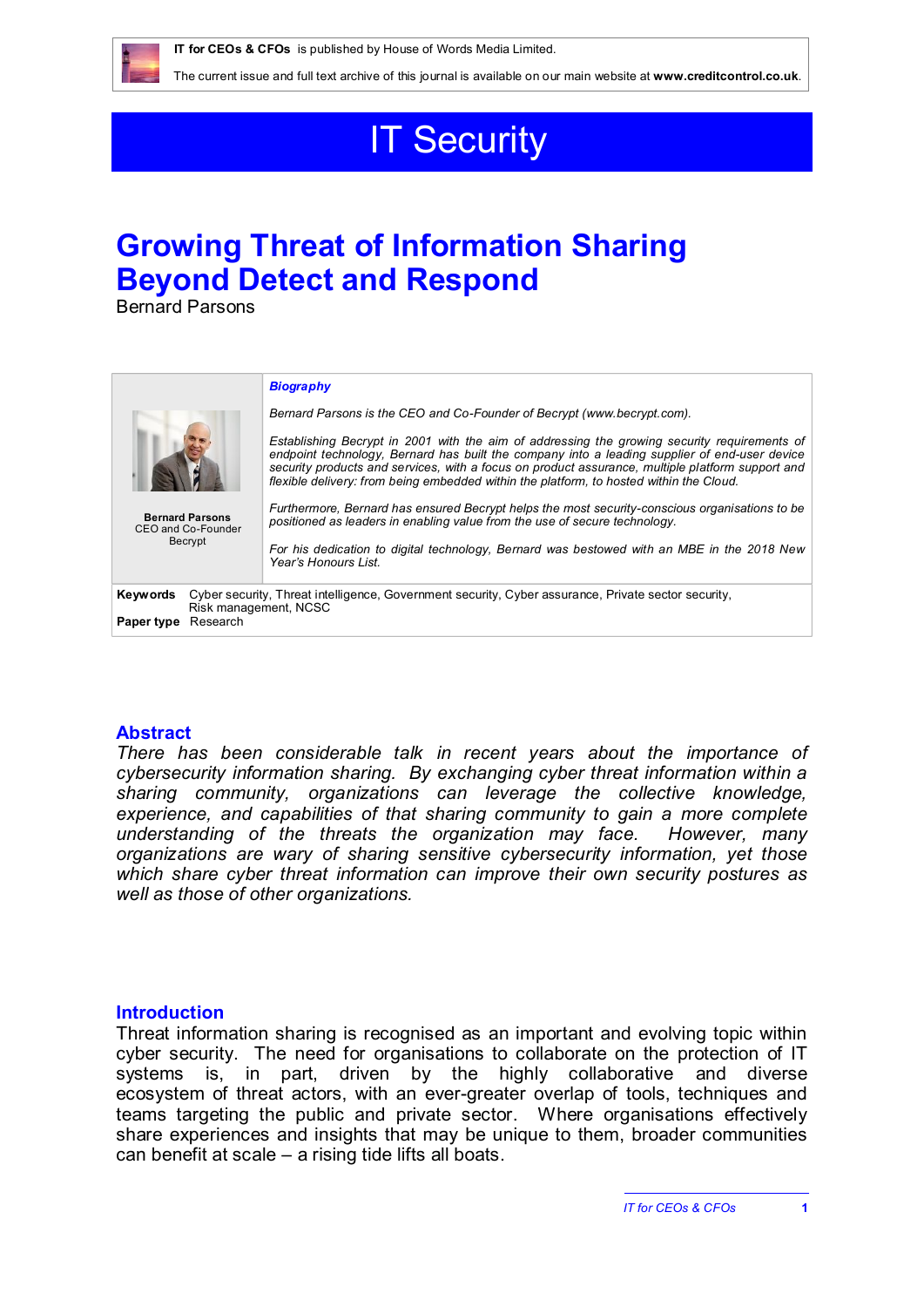

The current issue and full text archive of this journal is available on our main website at **[www.creditcontrol.co.uk](http://www.creditcontrol.co.uk)**.

*IT Security*

Much has been done to improve the sharing of threat intelligence, both nationally through the National Cyber Security Centre's<sup>1</sup> (NCSC) Cyber Security Information Sharing Partnership<sup>2</sup> (CiSP), as well as within specific communities of interest. However, it continues to be recognised that more needs to be done, as reflected by initiatives such as the Financial Sector Cyber Collaboration Centre, announced by UK Finance in 2018. Calls continue for Government, or specifically the NCSC, to share more advanced threat intelligence given their unique visibility of the evolving threat landscape.

However, balancing the risks associated with information disclosure, relating to both vulnerabilities and evolving adversary capabilities, will always create a practical limit to both the speed and extent to which this can be done.

#### **Evolving cyber defence**

There is, however, another area in which the NCSC possesses unique capabilities that is both valuable to the industry and easier to share, but which has to date been demanded far less. Threat intelligence sharing is primarily about detection and response, however in its role as the National Technical Authority, much of the NCSC's guidance, as delivered to Government, is focused initially on defence. After all, architecting systems that are well protected and minimise the likelihood of compromise is the first step to a successful detection and response strategy.

In the pre-NCSC era, very little of the architectural advice for the Government's classified networks would have been relevant to the needs of many in the private sector. Government systems were typically built as bespoke, expensive and exhibiting poor usability, with all system requirements subservient to security – an approach which, ironically, often undermined security.

In recent years, the Government has evolved to make better use of modern technology and meet the expectations of a modern workforce. As a result, many of the newer Government systems, even those that operate at higher levels of classification, now leverage commercial technology. This offers the levels of functionality, flexibility and usability that private sector employees would be familiar with, whilst still achieving the levels of security required for sensitive Government systems.

However, as far as information sharing is concerned, relatively little has so far been done, in terms of more broadly communicating the innovations and experiences gained within government in recent years.

#### **Moving towards informed risk management**

Cyber-related IT transformation within Government has been achieved by significant advances at product and architectural level. This has been driven by both the NCSC's world-leading expertise and the shift within exemplar Government departments towards informed and effective risk management.

The resulting 'defence in depth' architectures allow departments to proportionately manage the risks that are important to them. This can be achieved by employing